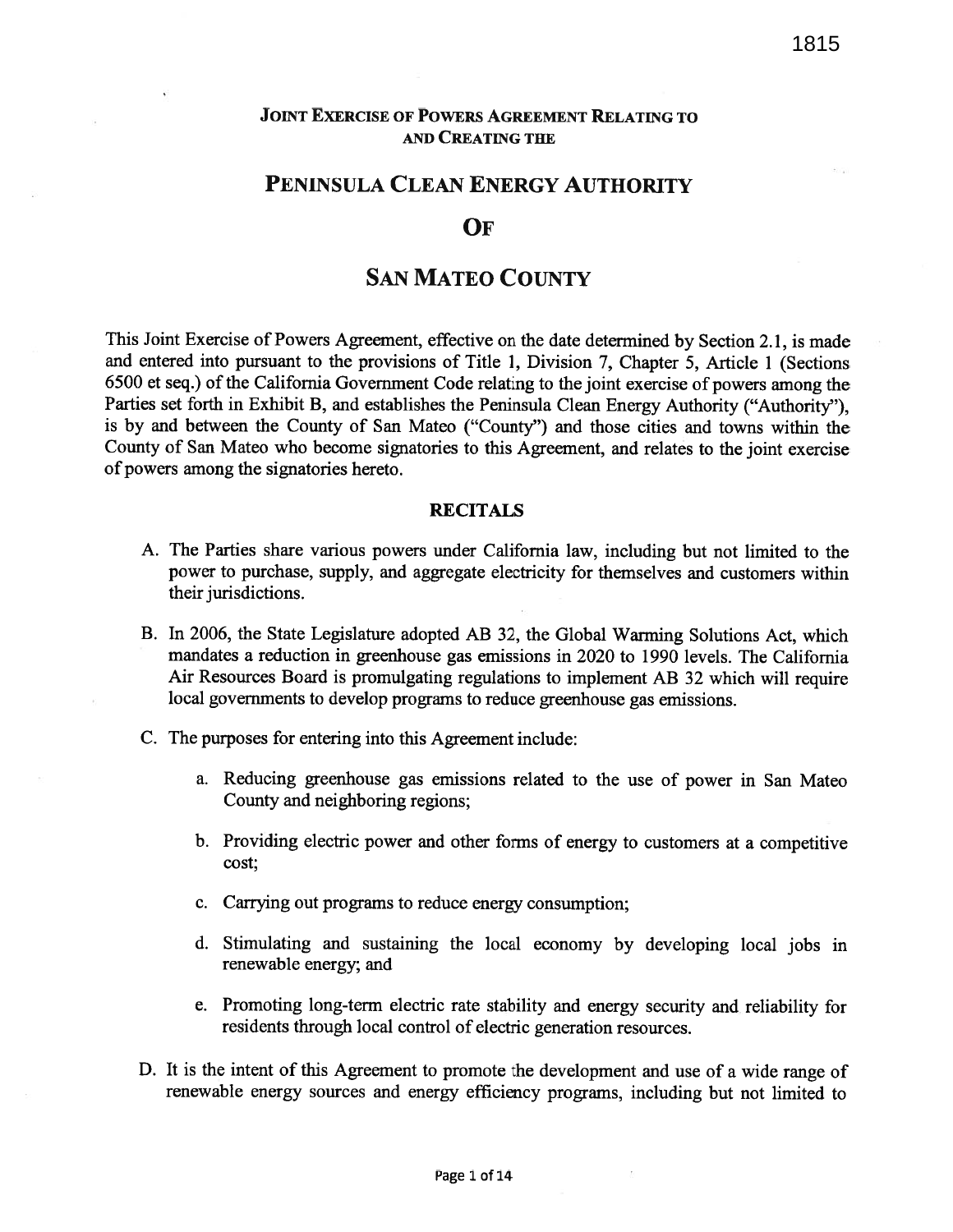solar, wind, and biomass energy production. The purchase of renewable power and greenhouse gas-free energy sources will be the desired approac<sup>h</sup> to decrease regional greenhouse gas emissions and accelerate the State's transition to clean power resources to the extent feasible. The Agency will also add increasing levels of locally generated renewable resources as these projects are developed and customer energy needs expand.

- E. The Parties desire to establish <sup>a</sup> separate public agency, known as the Peninsula Clean Energy Authority, under the provisions of the Joint Exercise of Powers Act of the State of California (Government Code Section <sup>6500</sup> et seq.) ("Act") in order to collectively study, promote, develop, conduct, operate, and manage energy programs.
- F. The Parties anticipate adopting an ordinance electing to implement through the Authority <sup>a</sup> common Community Choice Aggregation (CCA) program, an electric service enterprise available to cities and counties pursuan<sup>t</sup> to California Public Utilities Code Sections 331.1(c) and 366.2. The first priority of the Authority will be the consideration of those actions necessary to implement the CCA Program.

#### AGREEMENT

NOW, THEREFORE, in consideration of the mutual promises, covenants, and conditions hereinafter set forth, it is agreed by and among the Parties as follows:

### ARTICLE 1: DEFINITIONS AND EXHIBITS

1.1 Definitions. Capitalized terms used in the Agreement shall have the meanings specified in Exhibit A, unless the context requires otherwise.

1.2 Documents Included. This Agreement consists of this document and the following exhibits, all of which are hereby incorporated into this Agreement.

Exhibit A: Definitions Exhibit B: List of the Parties Exhibit C: Annual Energy Use Exhibit D: Voting Shares Exhibit E: Signatures

### ARTICLE 2: FORMATION OF PENINSULA CLEAN ENERGY AUTHORITY

2.1 Effective Date and Term. This Agreement shall become effective and Peninsula Clean Energy Authority shall exist as <sup>a</sup> separate public agency on February 29, <sup>2016</sup> or when the County of San Mateo and at least two municipalities execute this Agreement, whichever occurs later. The Authority shall provide notice to the Parties of the Effective Date. The Authority shall continue to exist, and this Agreement shall be effective, until this Agreement is terminated in accordance with Section 6.4, subject to the rights of the Parties to withdraw from the Authority.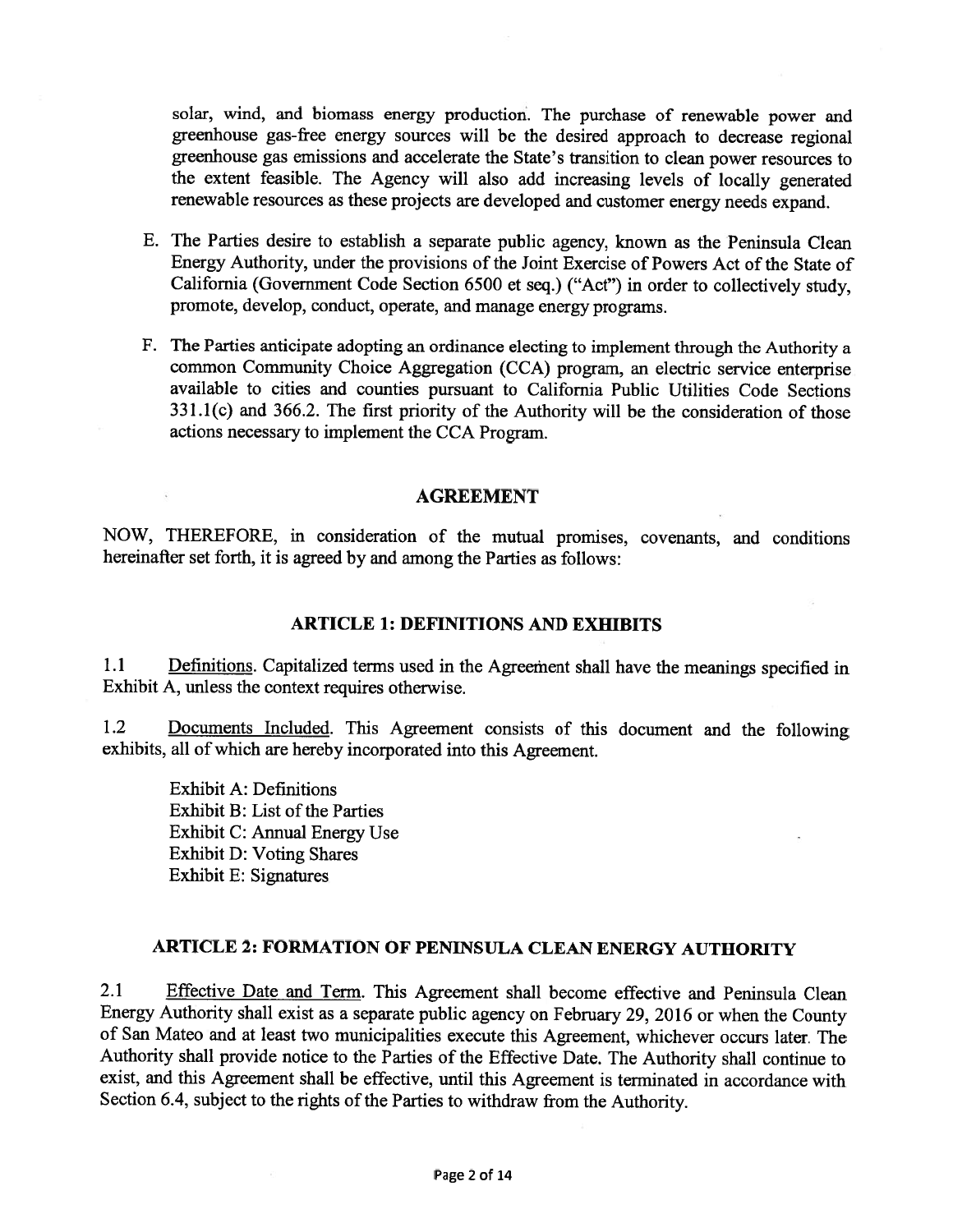2.2 Formation. There is formed as of the Effective Date a public agency named the Peninsula Clean Energy Authority. Pursuant to Sections <sup>6506</sup> and <sup>6507</sup> of the Act, the Authority is <sup>a</sup> public agency separate from the Parties. Pursuant to Sections 6508.1 of the Act, the debts, liabilities or obligations of the Authority shall not be debts, liabilities or obligations of the individual Parties unless the governing board of <sup>a</sup> Party agrees in writing to assume any of the debts, liabilities or obligations of the Authority. <sup>A</sup> Party who has not agree<sup>d</sup> to assume an Authority debt, liability or obligation shall not be responsible in any way for such debt, liability or obligation even if <sup>a</sup> majority of the Parties agree to assume the debt, liability or obligation of the Authority. Notwithstanding Section 7.4 of this Agreement, this Section 2.2 may not be amended unless such amendment is approved by the governing board of each Party.

2.3 Purpose. The purpose of this Agreement is to establish an independent public agency in order to exercise powers common to each Party to study, promote, develop, conduct, operate, and manage energy, energy efficiency and conservation, and other energy-related programs, and to exercise all other powers necessary and incidental to accomplishing this purpose. Without limiting the generality of the foregoing, the Parties intend for this Agreement to be used as <sup>a</sup> contractual mechanism by which the Parties are authorized to participate in the CCA Program, as further described in Section 4.1. The Parties intend that other agreements shall define the terms and conditions associated with the implementation of the CCA Program and any other energy programs approved by the Authority.

2.4 Powers. The Authority shall have all powers common to the Parties and such additional powers accorded to it by law. The Authority is authorized, in its own name, to exercise all powers and do all acts necessary and proper to carry out the provisions of this Agreement and fulfill its purposes, including, but not limited to, each of the following powers, subject to the voting requirements set forth in Section 3.7 through 3.7.5:

2.4.1 to make and enter into contracts;

2.4.2 to employ agents and employees, including but not limited to <sup>a</sup> Chief Executive Officer;

2.4.3 to acquire, contract, manage, maintain, and operate any buildings, infrastructure, works, or improvements;

2.4.4 to acquire property by eminent domain, or otherwise, excep<sup>t</sup> as limited under Section <sup>6508</sup> of the Act, and to hold or dispose of any property; however, the Authority shall not exercise the power of eminent domain within the jurisdiction of <sup>a</sup> Party over its objection without first meeting and conferring in goo<sup>d</sup> faith.

2.4.5 to lease any property;

2.4.6 to sue and be sued in its own name;

2.4.7 to incur debts, liabilities, and obligations, including but not limited to loans from private lending sources pursuan<sup>t</sup> to its temporary borrowing powers such as Government Code Sections 53850 et seq. and authority under the Act;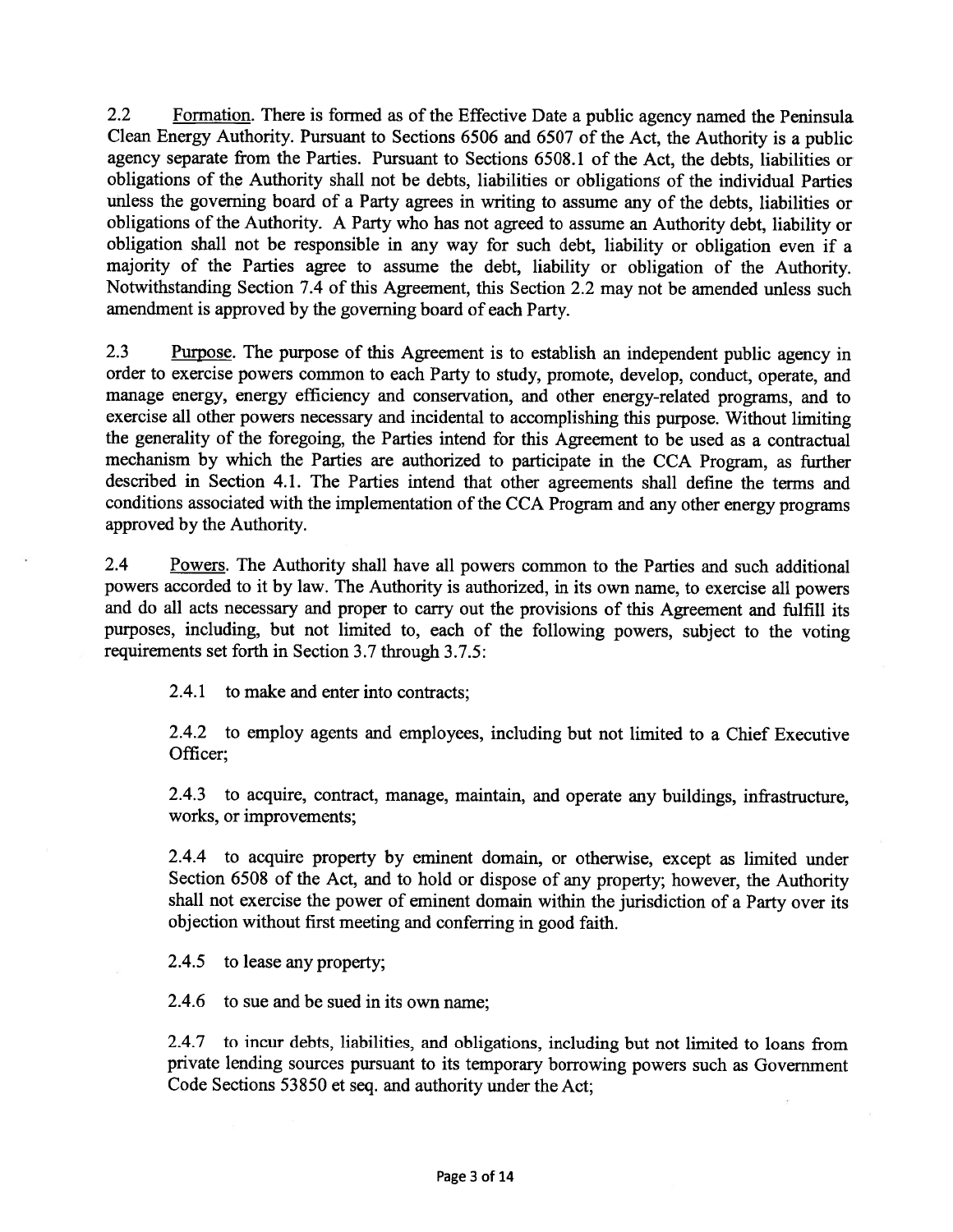2.4.8 to form subsidiary or independent corporations or entities if necessary, to carry out energy supply and energy conservation programs at the lowest possible cost or to take advantage of legislative or regulatory changes;

2.4.9 to issue revenue bonds and other forms of indebtedness;

2.4.10 to apply for, accept, and receive all licenses, permits, grants, loans or other aids from any federal, state, or local public agency;

2.4.11 to submit documentation and notices, register, and comply with orders, tariffs and agreements for the establishment and implementation of the CCA Program and other energy programs;

2.4.12 to adopt Operating Rules and Regulations; and

2.4.13 to make and enter into service agreements relating to the provision of services necessary to <sup>p</sup>lan, implement, operate and administer the CCA Program and other energy programs, including the acquisition of electric power supply and the provision ofretail and regulatory suppor<sup>t</sup> services.

2.4.14 to permit additional Parties to enter into this Agreement after the Effective Date and to permit another entity authorized to be <sup>a</sup> community choice aggregator to designate the Authority to act as the community choice aggregator on its behalf.

2.5 Limitation on Powers. As required by Government Code Section 6509, the power of the Authority is subject to the restrictions upon the manner of exercising power possesse<sup>d</sup> by San Mateo County.

2.6 Compliance with Local Zoning and Building Laws and CEQA. Unless state or federal law provides otherwise, any facilities, buildings or structures located, constructed, or caused to be constructed by the Authority within the territory of the Authority shall comply with the General Plan, zoning and building laws of the local jurisdiction within which the facilities, buildings or structures are constructed and comply with the California Environmental Quality Act ("CEQA").

### ARTICLE 3: GOVERNANCE AND INTERNAL ORGANIZATION

3.1 Board of Directors. The governing body of the Authority shall be <sup>a</sup> Board of Directors ("Board"). The Board shall consist of <sup>2</sup> (two) directors appointed by the San Mateo County Board of Supervisors and <sup>1</sup> (one) director appointed by each City or Town that becomes <sup>a</sup> signatory to the Agreement ("Directors"). Each Director shall serve at the <sup>p</sup>leasure of the governing board of the Party who appointed such Director, and may be removed as Director by such governing board at any time. If at any time <sup>a</sup> vacancy occurs on the Board, <sup>a</sup> replacement shall be appointed to fill the position of the previous Director within <sup>90</sup> days of the date that such position becomes vacant. Directors must be members of the Board of Supervisors or members of the governing board of the municipality that is the signatory to this Agreement. Each Party may appoint an alternate(s) to serve in the absence of its Director(s). Alternates may be either (1) members of the Board of Supervisors or members of the governing board of the municipality that is the signatory to this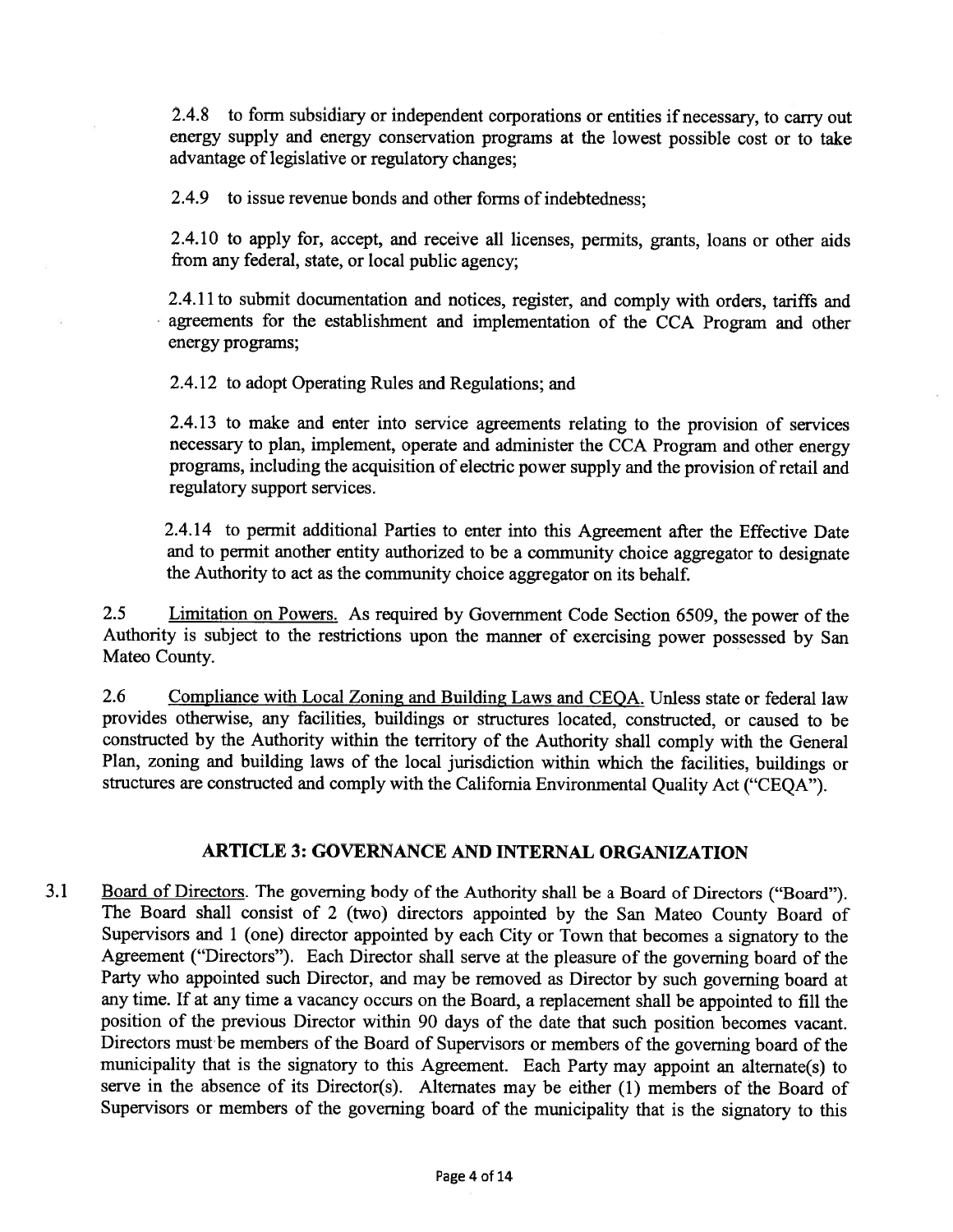Agreement, or (2) staff members of the County or any such municipality.

3.2 Quorum. A majority of the appointed Directors shall constitute a quorum, except that less than <sup>a</sup> quorum may adjourn from time to time in accordance with law.

3.3 Powers and Functions of the Board. The Board shall exercise genera<sup>l</sup> governance and oversight over the business and activities of the Authority, consistent with this Agreement and applicable law. The Board shall provide genera<sup>l</sup> policy guidance to the CCA Program. Board approval shall be required for any of the following actions:

- 3.3.1 The issuance of bonds or any other financing even if program revenues are expected to pay for such financing.
- 3.3.2 The hiring or termination of the Chief Executive Officer and General Counsel.
- 3.3.3 The appointment or removal of officers described in Section 3.9, subject to Section 3.9.3.
- 3.3.4 The adoption of the Annual Budget.
- 3.3.5 The adoption of an ordinance.
- 3.3.6 The approva<sup>l</sup> of agreements, excep<sup>t</sup> as provided by Section 3.4.
- 3.3.7 The initiation or resolution of claims and litigation where the Authority will be the defendant, <sup>p</sup>laintiff, petitioner, respondent, cross complainant or cross petitioner, or intervenor; provided, however, that the Chief Executive Officer or General Counsel, on behalf of the Authority, may intervene in, become <sup>a</sup> party to, or file comments with respec<sup>t</sup> to any proceeding pending at the California Public Utilities Commission, the Federal Energy Regulatory Commission, or any other administrative agency, without approva<sup>l</sup> of the Board as long as such action is consistent with any adopted Board policies.
- 3.3.8 The setting of rates for power sold by the Authority and the setting of charges for any other category of service provided by the Authority.
- 3.3.9 Termination of the CCA Program.

3.4 Chief Executive Officer. The Board of Directors shall appoint a Chief Executive Officer for the Authority, who shall be responsible for the day-to-day operation and managemen<sup>t</sup> of the Authority and the CCA Program. The Chief Executive Officer may exercise all powers of the Authority, including the power to hire, discipline and terminate employees as well as the power to approve any agreemen<sup>t</sup> if the total amount payable under the agreemen<sup>t</sup> is less than \$100,000 in any fiscal year, excep<sup>t</sup> the powers specifically set forth in Section 3.3 or those powers which by law must be exercised by the Board of Directors.

3.5 Commissions, Boards, and Committees. The Board may establish any advisory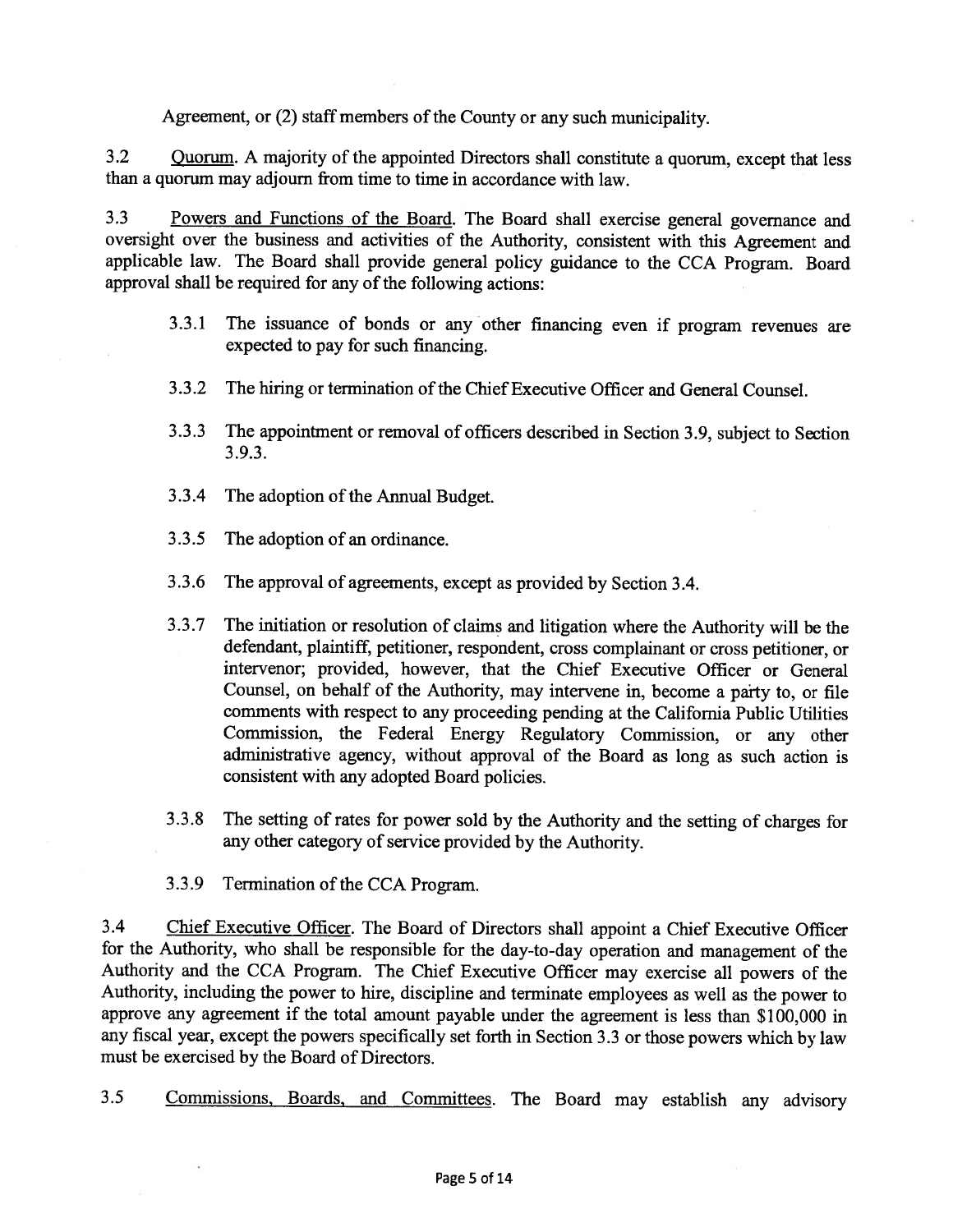commissions, boards, and committees as the Board deems appropriate to assist the Board in carrying out its functions and implementing the CCA Program, other energy programs and the provisions of this Agreement which shall comply with the requirements of the Ralph M. Brown Act. The Board may establish rules, regulations, policies, bylaws or procedures to govern any such commissions, boards, or committees if the Board deems appropriate to appoint such commissions, boards or committees, and shall determine whether members shall be compensated or entitled to reimbursement for expenses.

3.6 Director Compensation. Directors shall serve without compensation from the Authority. However, Directors may be compensated by their respective appointing authorities. The Board, however, may adopt by resolution <sup>a</sup> policy relating to the reimbursement by the Authority of expenses incurred by Directors.

3.7 Voting In general, as described below in Section 3.7.3, action by the Authority Board will be taken solely by <sup>a</sup> majority vote of the Directors present. However, as described below in Section 3.7.4, upon reques<sup>t</sup> of <sup>a</sup> Director, <sup>a</sup> weighted vote by shares will also be conducted. When such <sup>a</sup> reques<sup>t</sup> is made, an action must be approve<sup>d</sup> by both <sup>a</sup> majority vote of Directors presen<sup>t</sup> and <sup>a</sup> majority of the weighted vote by shares present. No action may be approve<sup>d</sup> solely by <sup>a</sup> vote by shares. The voting shares of Directors and approva<sup>l</sup> requirements for actions of the Board shall be as follows:

#### 3.7.1. Voting Shares.

Each Director shall have <sup>a</sup> voting share as determined by the following formula: (Annual Energy Use/Total Annual Energy) multiplied by 100, where

(a) "Annual Energy Use" means, (i) with respec<sup>t</sup> to the first year following the Effective Date, the annual electricity usage, expresse<sup>d</sup> in kilowatt hours ("kwh"), within the Party's respective jurisdiction and (ii) with respec<sup>t</sup> to the period after the anniversary of the Effective Date, the annual electricity usage, expresse<sup>d</sup> in kWh, of accounts within <sup>a</sup> Party's respective jurisdiction that are served by the Authority; and

(b) "Total Annual Energy" means the sum of all Parties' Annual Energy Use. The initial values for Annual Energy Use will be designated in Exhibit C, and shall be adjusted annually as soon as reasonably practicable after January 1, but no later than March <sup>1</sup> of each year. These adjustments shall be approve<sup>d</sup> by the Board.

(c) The combined voting share of all Directors representing the County of San Mateo shall be based upon the annual electricity usage within the unincorporated area of San Mateo County.

For the purposes of Weighted Voting, if <sup>a</sup> Party has more than one director, then the voting shares allocated to the entity shall be equally divided amongs<sup>t</sup> its Directors.

3.7.2. Exhibit Showing Voting Shares. The initial voting shares will be set forth in Exhibit D. Exhibit <sup>D</sup> shall be revised no less than annually as necessary to account for changes in the number of Parties and changes in the Parties' Annual Energy Use. Exhibit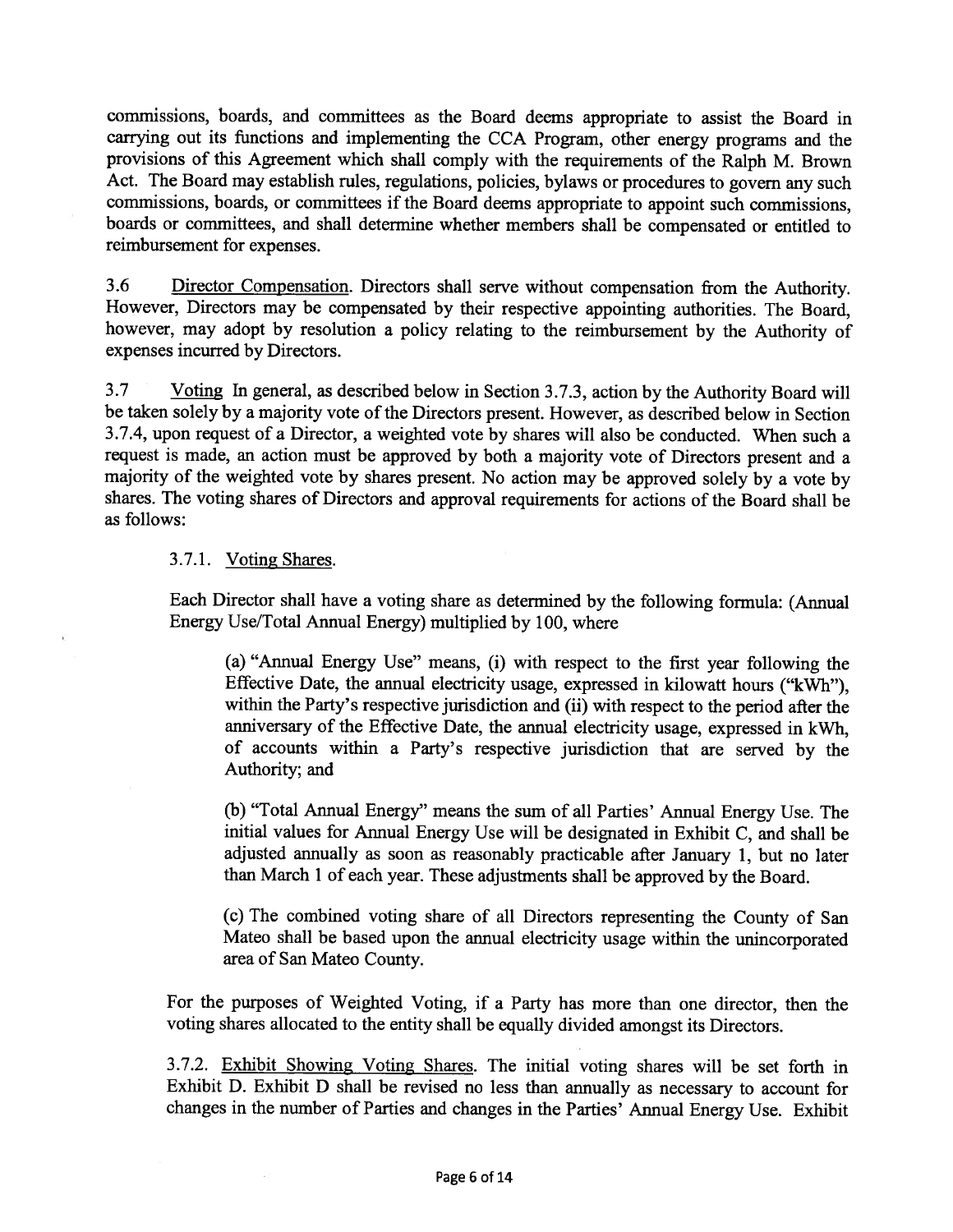D and adjustments shall be approved by the Board.

3.7.3. Approval Requirements Relating to CCA Program. Except as provided in Sections 3.7.4 and 3.7.5 below, action of the Board shall require the affirmative vote of <sup>a</sup> majority of Directors presen<sup>t</sup> at the meeting.

3.7.4. Option for Approval by Voting Shares. Notwithstanding Section 3.7.3, any Director presen<sup>t</sup> at <sup>a</sup> meeting may demand that approva<sup>l</sup> of any matter related to the CCA Program be determined on the basis of both voting shares and by the affirmative vote of <sup>a</sup> majority of Directors presen<sup>t</sup> at the meeting. If <sup>a</sup> Director makes such <sup>a</sup> demand with respec<sup>t</sup> to approval of any such matter, then approval of such matter shall require the affirmative vote of <sup>a</sup> majority of Directors presen<sup>t</sup> at the meeting and the affirmative vote of Directors having <sup>a</sup> majority of voting shares present, as determined by Section 3.7.1 excep<sup>t</sup> as provided in Section 3.7.5.

#### 3.7.5. Special Voting Requirements for Certain Matters.

(a) Two-Thirds and Weighted Voting Approval Requirements Relating to Sections 6.2 and 7.4. Action of the Board on the matters set forth in Section 6.2 (involuntary termination of <sup>a</sup> Party), or Section 7.4 (amendment of this Agreement) shall require the affirmative vote of at least two-thirds of Directors present; provided, however, that (i) notwithstanding the foregoing, any Director presen<sup>t</sup> at the meeting may demand that the vote be determined on the basis of both voting shares and by the affirmative vote of Directors, and if <sup>a</sup> Director makes such <sup>a</sup> demand, then approval shall require the affirmative vote of both at least two-thirds of Directors presen<sup>t</sup> and the affirmative vote of Directors having at least two-thirds of the voting shares present, as determined by Section 3.7.1; (ii) but, at least two Parties must vote against <sup>a</sup> matter for the vote to fail; and (iii) for votes to involuntarily terminate <sup>a</sup> Party under Section 6.2, the Director(s) for the Party subject to involuntary termination may not vote, and the number of Directors constituting two-thirds of all Directors, and the weighted vote of each Party shall be recalculated as if the Party subject to possible termination were not a Party.

(b) Seventy Five Percent Special Voting Requirements for Eminent Domain and Contributions or Pledge of Assets.

(i) A decision to exercise the power of eminent domain on behalf of the Authority to acquire any property interest other than an easement, right-of-way, or temporary construction easement shall require <sup>a</sup> vote of at least 75% of all Directors.

(ii) The imposition on any Party of any obligation to make contributions or <sup>p</sup>ledge assets as <sup>a</sup> condition of continued participation in the CCA Program shall require <sup>a</sup> vote of at least 75% of all Directors and the approva<sup>l</sup> of the governing boards of the Parties who are being asked to make such contribution or pledge.

(iii) Notwithstanding the foregoing, any Director presen<sup>t</sup> at the meeting may demand that <sup>a</sup> vote under subsections (i) or (ii) be determined on the basis of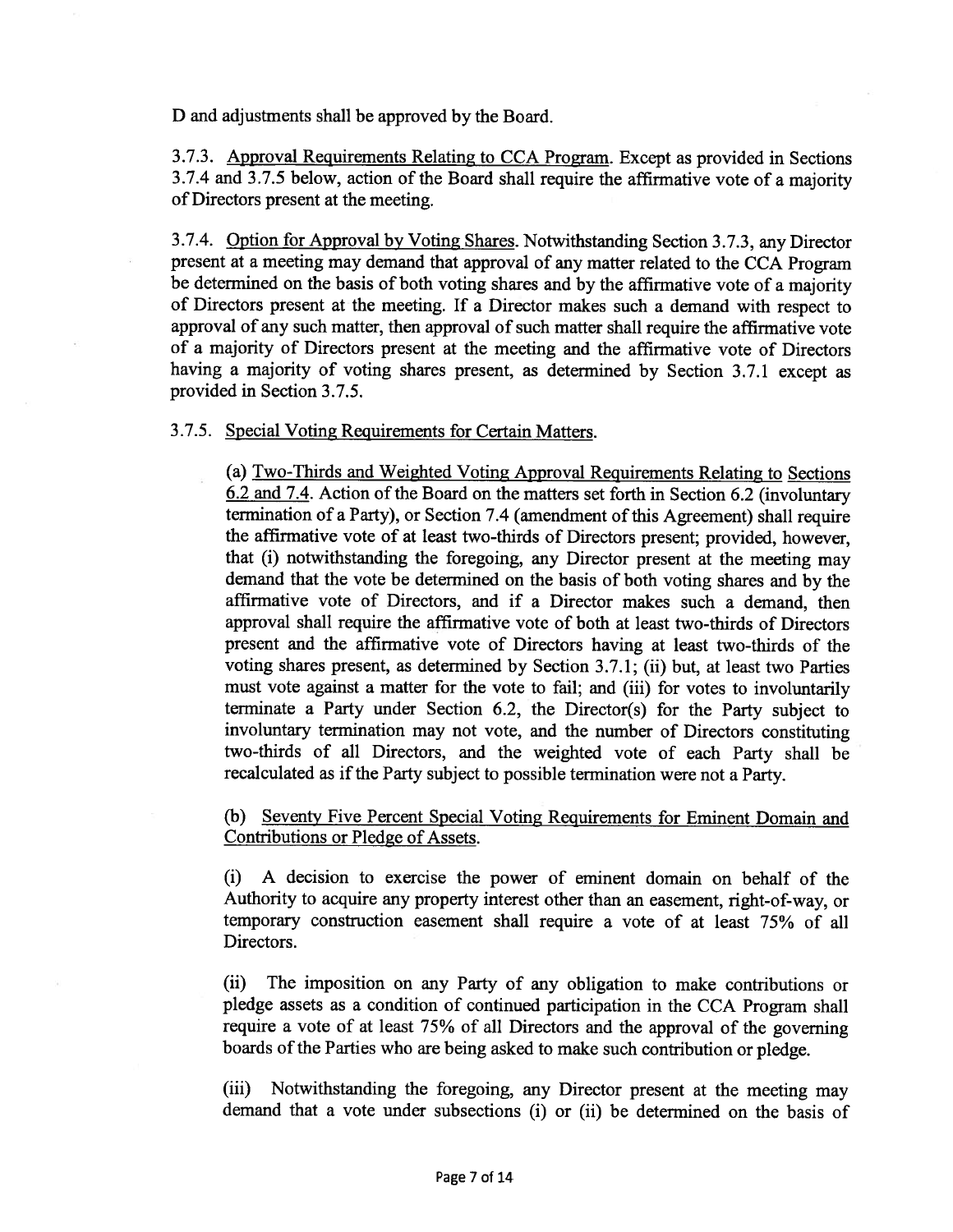voting shares and by the affirmative vote of Directors, and if <sup>a</sup> Director makes such <sup>a</sup> demand, then approval shall require both the affirmative vote of at least 75% of Directors presen<sup>t</sup> and the affirmative vote of Directors having at least 75% of the voting shares present, as determined by Section 3.7.1, but at least two Parties must vote against <sup>a</sup> matter for the vote to fail. For purposes of this section, "imposition on any Party of any obligation to make contributions or <sup>p</sup>ledge assets as <sup>a</sup> condition of continued participation in the CCA Program" does not include any obligations of <sup>a</sup> withdrawing or terminated party imposed under Section 6.3.

3.8 Meetings and Special Meetings of the Board. The Board shall hold at least six regular meetings per year, but the Board may provide for the holding of regular meetings at more frequent intervals. The date, hour and <sup>p</sup>lace of each regular meeting shall be fixed by resolution or ordinance of the Board. Regular meetings may be adjourned to another meeting time. Special and Emergency Meetings of the Board may be called in accordance with the provisions of California Government Code Sections <sup>54956</sup> and 54956.5. Directors may participate in meetings telephonically, with full voting rights, only to the extent permitted by law. All meetings shall be conducted in accordance with the provisions of the Ralph M. Brown Act (California Government Code Sections 54950 et seq.).

#### 3.9 Selection of Board Officers.

3.9.1 Chair and Vice Chair. The Directors shall select, from among themselves, <sup>a</sup> Chair, who shall be the presiding officer of all Board meetings, and <sup>a</sup> Vice Chair, who shall serve in the absence of the Chair. The term of office of the Chair and Vice Chair shall continue for one year, but there shall be no limit on the number of terms held by either the Chair or Vice Chair. The office of either the Chair or Vice Chair shall be declared vacant and <sup>a</sup> new selection shall be made if:

(a) the person serving dies, resigns, or the Party that the person represents removes the person as its representative on the Board or

(b) the Party that he or she represents withdraws from the Authority pursuan<sup>t</sup> to the provisions of this Agreement.

3.9.2 Secretary. The Board shall appoint <sup>a</sup> Secretary, who need not be <sup>a</sup> member of the Board, who shall be responsible for keeping the minutes of all meetings of the Board and all other official records of the Authority.

3.9.3 Treasurer and Auditor. The San Mateo County Treasurer shall act as the Treasurer for the Authority. Unless otherwise exempted from such requirement, the Authority shall cause an independent audit to be made by <sup>a</sup> certified public accountant, or public accountant, in compliance with Section 6505 of the Act. The Treasurer shall act as the depository of the Authority and have custody of all the money of the Authority, from whatever source, and as such, shall have all of the duties and responsibilities specified in Section 6505.5 of the Act. The Treasurer shall repor<sup>t</sup> directly to the Board and shall comply with the requirements of treasurers of incorporated municipalities. The Board may transfer the responsibilities of Treasurer to any person or entity as the law may provide at the time. The duties and obligations of the Treasurer are further specified in Article 5.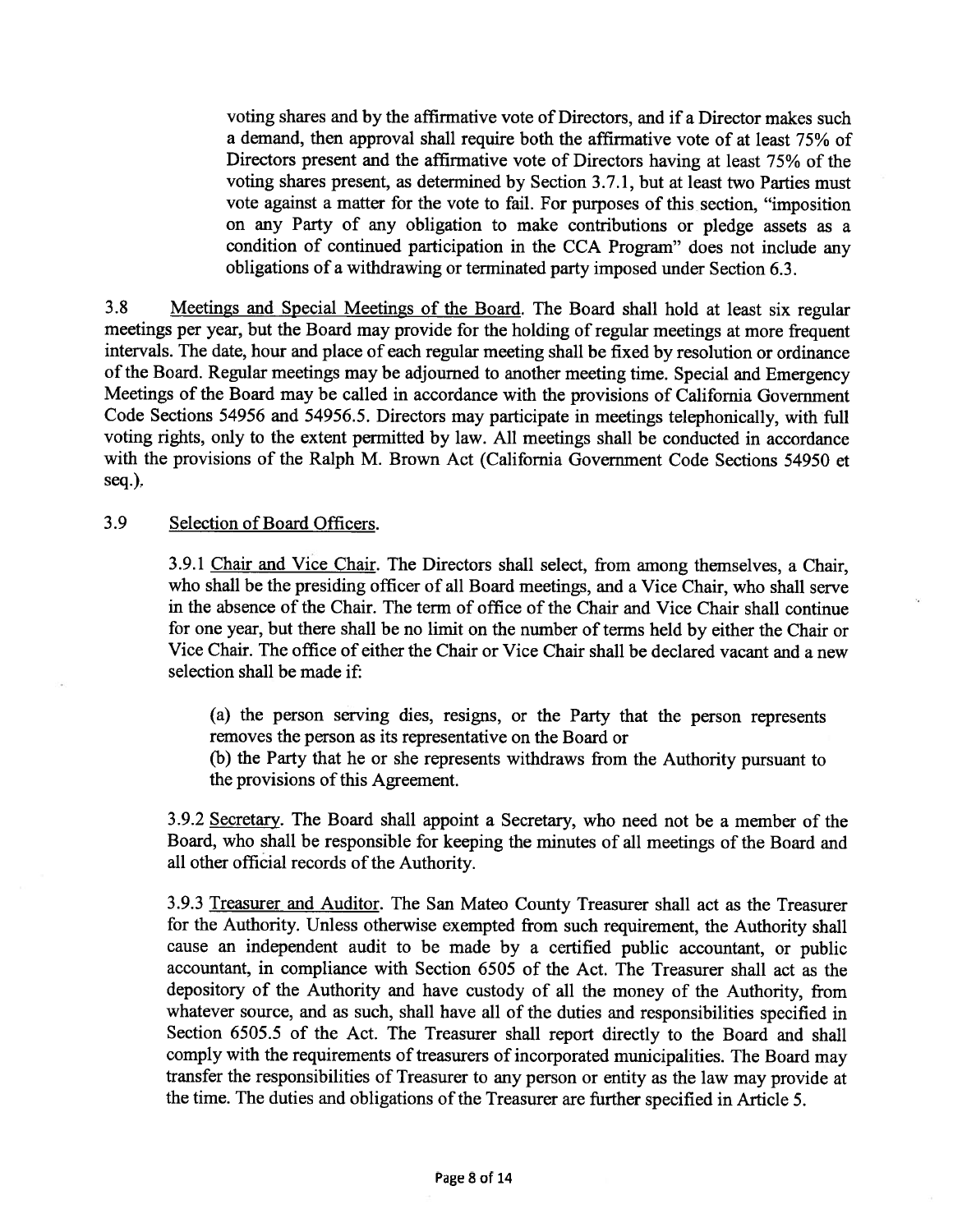3.10 Administrative Services Provider. The Board may appoint one or more administrative services providers to serve as the Authority's agen<sup>t</sup> for <sup>p</sup>lanning, implementing, operating and administering the CCA Program, and any other program approve<sup>d</sup> by the Board, in accordance with the provisions of an Administrative Services Agreement. The appointed administrative services provider may be one of the Parties. An Administrative Services Agreement shall set forth the terms and conditions by which the appointed administrative services provider shall perform or cause to be performed all tasks necessary for <sup>p</sup>lanning, implementing, operating and administering the CCA Program and other approve<sup>d</sup> programs. The Administrative Services Agreement shall set forth the term of the Agreement and the circumstances under which the Administrative Services Agreement may be terminated by the Authority. This section shall not in any way be construed to limit the discretion of the Authority to hire its own employees to administer the CCA Program or any other program.

# ARTICLE 4: IMPLEMENTATION ACTION AND AUTHORITY DOCUMENTS

## 4.1 Preliminary Implementation of the CCA Program.

4.1.1 Enabling Ordinance. To be eligible to participate in the CCA Program, each Party must adopt an ordinance in accordance with Public Utilities Code Section <sup>3</sup> 66.2(c)( 12) for the purpose of specifying that the Party intends to implement <sup>a</sup> CCA Program by and through its participation in the Authority.

4.1.2 Implementation Plan. The Authority shall cause to be prepared an Implementation Plan meeting the requirements of Public Utilities Code Section 366.2 and any applicable Public Utilities Commission regulations as soon after the Effective Date as reasonably practicable. The Implementation Plan shall not be filed with the Public Utilities Commission until it is approve<sup>d</sup> by the Board in the manner provided by Section 3.7.3.

4.1.3 Termination of CCA Program. Nothing contained in this Article or this Agreement shall be construed to limit the discretion of the Authority to terminate the implementation or operation of the CCA Program at any time in accordance with any applicable requirements of state law.

4.2 Authority Documents. The Parties acknowledge and agree that the affairs of the Authority will be implemented through various documents duly adopted by the Board through Board resolution. The Parties agree to abide by and comply with the terms and conditions of all such documents that may be adopted by the Board, subject to the Parties' right to withdraw from the Authority as described in Article 6.

### ARTICLE 5: FINANCIAL PROVISIONS

5.1 Fiscal Year. The Authority's fiscal year shall be <sup>12</sup> months commencing July <sup>1</sup> or the date selected by the Agency and ending June 30. The fiscal year may be changed by Board resolution.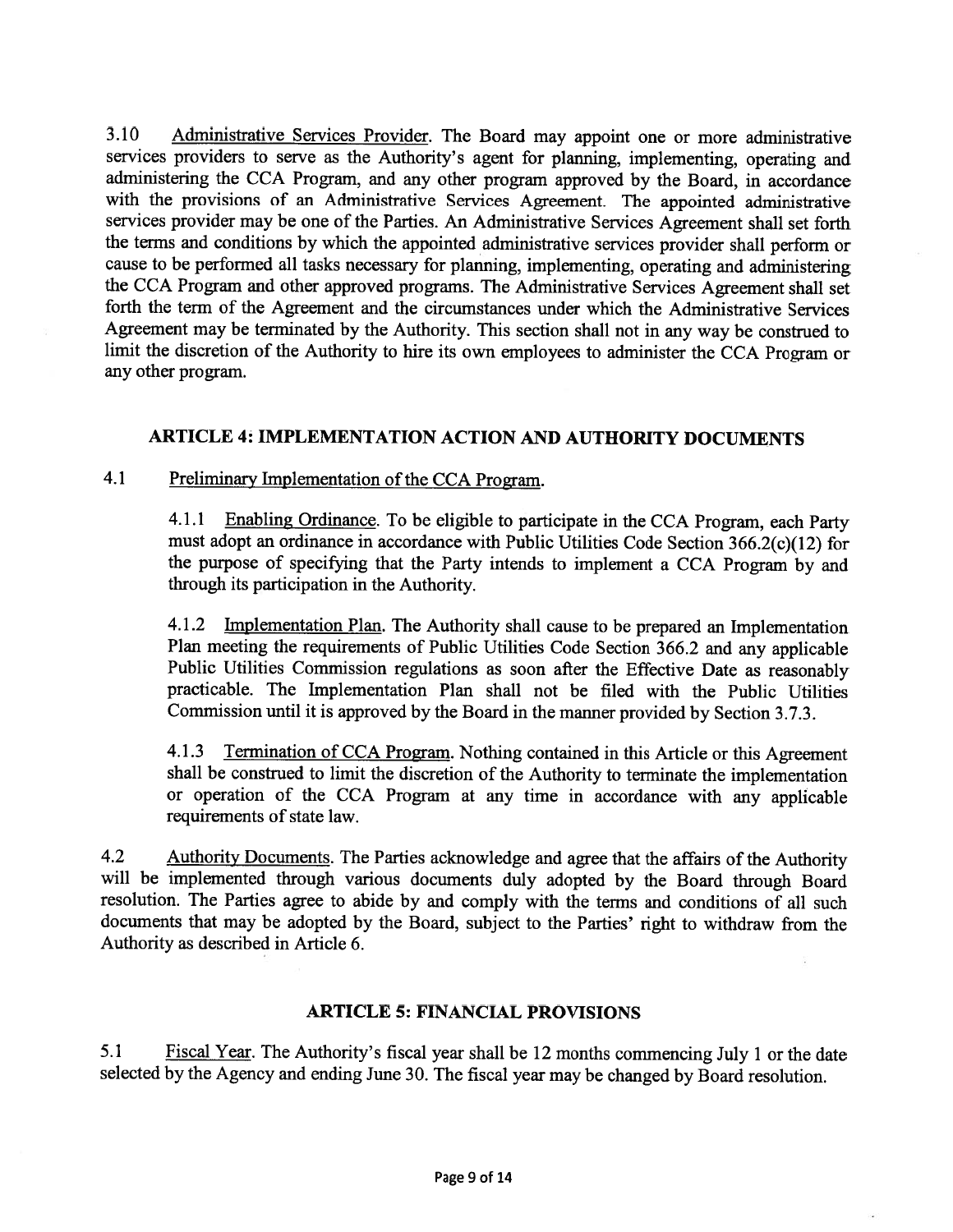### 5.2 Depository.

5.2.1 All funds of the Authority shall be held in separate accounts in the name of the Authority and not commingled with funds of any Party or any other person or entity.

5.2.2 All funds of the Authority shall be strictly and separately accounted for, and regular reports shall be rendered of all receipts and disbursements, at least quarterly during the fiscal year. The books and records of the Authority shall be open to inspection by the Parties at all reasonable times. The Board shall contract with <sup>a</sup> certified public accountant or public accountant to make an annual audit of the accounts and records of the Authority, which shall be conducted in accordance with the requirements of Section 6505 of the Act.

5.2.3 All expenditures shall be made in accordance with the approve<sup>d</sup> budget and upon the approva<sup>l</sup> of any officer so authorized by the Board in accordance with its Operating Rules and Regulations. The Treasurer shall draw checks or warrants or make payments by other means for claims or disbursements not within an applicable budget only upon the prior approval of the Board.

#### 5.3 Budget and Recovery of Costs.

5.3.1 Budget. The initial budget shall be approve<sup>d</sup> by the Board. The Board may revise the budget from time to time as may be reasonably necessary to address contingencies and unexpected expenses. All subsequent budgets of the Authority shall be approve<sup>d</sup> by the Board in accordance with the Operating Rules and Regulations.

5.3.2 Funding of Initial Costs. The County of San Mateo has funded certain activities necessary to implement the CCA Program. If the CCA Program becomes operational, these Initial Costs paid by the County of San Mateo shall be included in the customer charges for electric services as provided by Section 5.3.3 to the extent permitted by law, and the County of San Mateo shall be reimbursed from the paymen<sup>t</sup> of such charges by customers of the Authority. Prior to such reimbursement, the County of San Mateo shall provide such documentation of costs paid as the Board may request. The Authority may establish <sup>a</sup> reasonable time period over which such costs are recovered. In the event that the CCA Program does not become operational, the County of San Mateo shall not be entitled to any reimbursement of the Initial Costs it has paid from the Authority or any Party.

5.3.3 CCA Program Costs. The Parties desire that all costs incurred by the Authority that are directly or indirectly attributable to the provision of electric, conservation, efficiency, incentives, financing, or other services provided under the CCA Program, including but not limited to the establishment and maintenance of various reserves and performance funds and administrative, accounting, legal, consulting, and other similar costs, shall be recovered through charges to CCA customers receiving such electric services, or from revenues from grants or other third-party sources.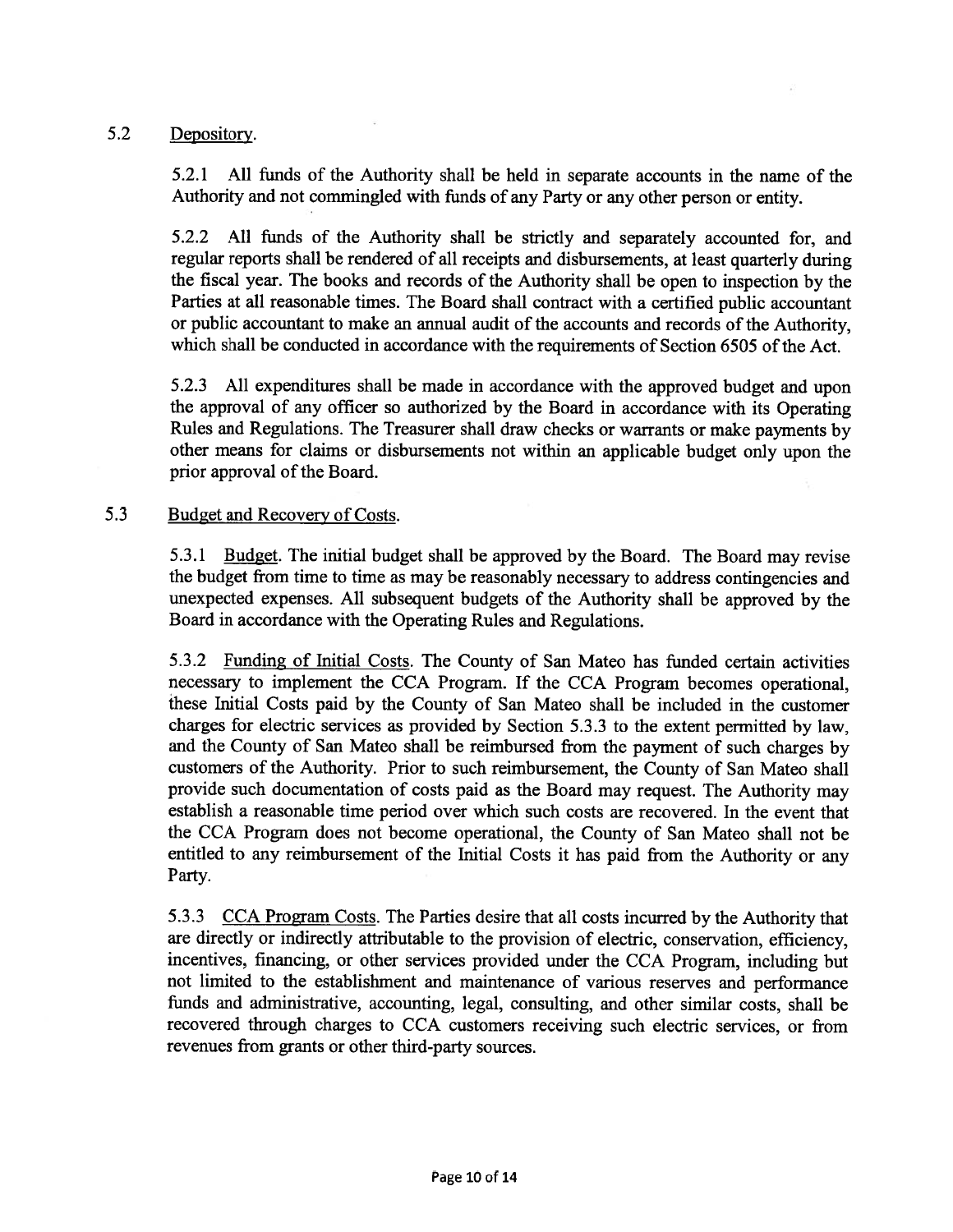### ARTICLE 6: WITHDRAWAL AND TERMINATION

#### 6.1 Withdrawal.

6.1.1 Right to Withdraw. <sup>A</sup> Party may withdraw its participation in the CCA Program, effective as of the beginning of the Authority's fiscal year, by giving no less than 6 months advance written notice of its election to do so, which notice shall be <sup>g</sup>iven to the Authority and each Party. Withdrawal of <sup>a</sup> Party shall require an affirmative vote of the Party's governing board.

6.1.2 Right to Withdraw After Amendment. Notwithstanding Section 6.1.1, <sup>a</sup> Party may withdraw its membership in the Authority following an amendment to this Agreement adopted by the Board which the Party's Director(s) voted against provided such notice is <sup>g</sup>iven in writing within thirty (30) days following the date of the vote. Withdrawal of <sup>a</sup> Party shall require an affirmative vote of the Party's governing board and shall not be subject to the six month advance notice provided in Section 6.1.1. In the event of such withdrawal, the Party shall be subject to the provisions of Section 6.3.

6.1.3 The Right to Withdraw Prior to Program Launch. After receiving bids from power suppliers, the Authority must provide to the Parties the report from the electrical utility consultant retained by the Authority that compares the total estimated electrical rates that the Authority will be charging to customers as well as the estimated greenhouse gas emissions rate and the amount of estimated renewable energy used with that of the incumbent utility. If the report provides that the Authority is unable to provide total electrical rates, as part of its baseline offering, to the customers that are equa<sup>l</sup> to or lower than the incumbent utility or to provide power in <sup>a</sup> manner that has <sup>a</sup> lower greenhouse gas emissions rate or uses more renewable energy than the incumbent utility, <sup>a</sup> Party may immediately withdraw its membership in the Authority without any financial obligation, as long as the Party provides written notice of its intent to withdraw to the Authority Board no more than fifteen days after receiving the report.

6.1.4 Continuing Financial Obligation; Further Assurances. Except as provided by Section 6.1.3, <sup>a</sup> Party that withdraws its participation in the CCA Program may be subject to certain continuing financial obligations, as described in Section 6.3. Each withdrawing Party and the Authority shall execute and deliver all further instruments and documents, and take any further action that may be reasonably necessary, as determined by the Board, to effectuate the orderly withdrawal of such Party from participation in the CCA Program.

6.2 Involuntary Termination of <sup>a</sup> Party. Participation of <sup>a</sup> Party in the CCA program may be terminated for material non-compliance with provisions of this Agreement or any other agreement relating to the Party's participation in the CCA Program upon <sup>a</sup> vote of Board members as provided in Section 3.7.5. Prior to any vote to terminate participation with respect to <sup>a</sup> Party, written notice of the proposed termination and the reason(s) for such termination shall be delivered to the Party whose termination is proposed at least <sup>30</sup> days prior to the regular Board meeting at which such matter shall first be discussed as an agenda item. The written notice of proposed termination shall specify the particular provisions of this Agreement or other agreement that the Party has allegedly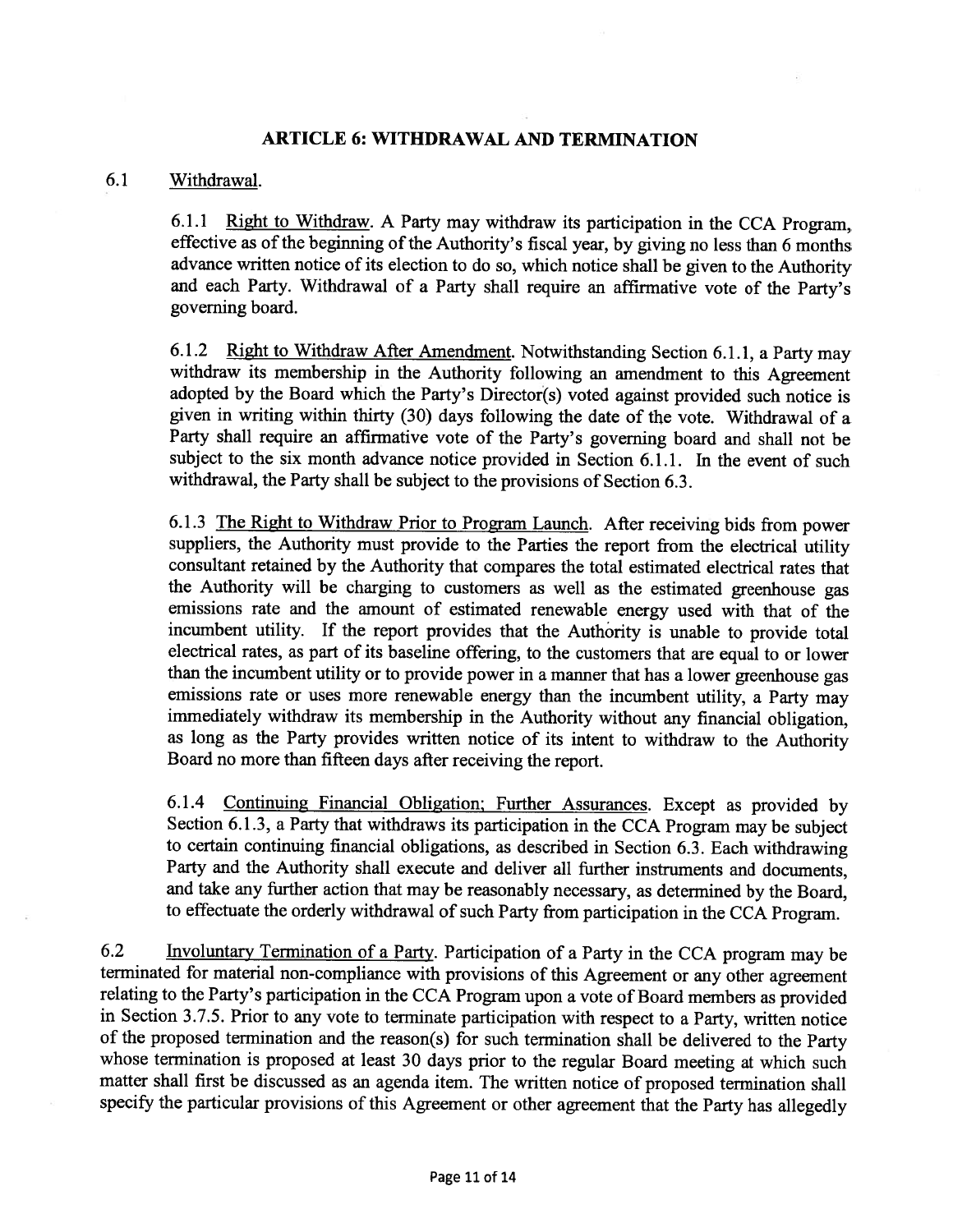violated. The Party subject to possible termination shall have the opportunity at the next regular Board meeting to respon<sup>d</sup> to any reasons and allegations that may be cited as <sup>a</sup> basis for termination prior to <sup>a</sup> vote regarding termination. <sup>A</sup> Party that has had its participation in the CCA Program terminated may be subject to certain continuing liabilities, as described in Section 6.3.

6.3 Continuing Financial Obligations; Refund. Except as provided by Section 6.1.3, upon <sup>a</sup> withdrawal or involuntary termination of a Party, the Party shall remain responsible for any claims, demands, damages, or other financial obligations arising from the Party membership or participation in the CCA Program through the date of its withdrawal or involuntary termination, it being agree<sup>d</sup> that the Party shall not be responsible for any financial obligations arising after the date of the Party's withdrawal or involuntary termination. Claims, demands, damages, or other financial obligations for which <sup>a</sup> withdrawing or terminated Party may remain liable include, but are not limited to, losses from the resale of power contracted for by the Authority to serve the Party's load. With respec<sup>t</sup> to such financial obligations, upon notice by <sup>a</sup> Party that it wishes to withdraw from the CCA Program, the Authority shall notify the Party of the minimum waiting period under which the Party would have no costs for withdrawal if the Party agrees to stay in the CCA Program for such period. The waiting period will be set to the minimum duration such that there are no costs transferred to remaining ratepayers. If the Party elects to withdraw before the end of the minimum waiting period, the charge for exiting shall be set at <sup>a</sup> dollar amount that would offset actual costs to the remaining ratepayers, and may not include punitive charges that exceed actual costs. In addition, such Party shall also be responsible for any costs or obligations associated with the Party's participation in any program in accordance with the provisions of any agreements relating to such program provided such costs or obligations were incurred prior to the withdrawal of the Party. The Authority may withhold funds otherwise owing to the Party or may require the Party to deposit sufficient funds with the Authority, as reasonably determined by the Authority and approve<sup>d</sup> by <sup>a</sup> vote of the Board of Directors, to cover the Party's financial obligations for the costs described above. Any amount of the Party's funds held on deposit with the Authority above that which is required to pay any financial obligations shall be returned to the Party. The liability of any Party under this section 6.3 is subject and subordinate to the provisions of Section 2.2, and nothing in this section 6.3 shall reduce, impair, or eliminate any immunity from liability provided by Section 2.2.

6.4 Mutual Termination. This Agreement may be terminated by mutual agreemen<sup>t</sup> of all the Parties; provided, however, the foregoing shall not be construed as limiting the rights of <sup>a</sup> Party to withdraw its participation in the CCA Program, as described in Section 6.1.

6.5 Disposition of Property upon Termination of Authority. Upon termination of this Agreement, any surplus money or assets in possession of the Authority for use under this Agreement, after paymen<sup>t</sup> of all liabilities, costs, expenses, and charges incurred under this Agreement and under any program documents, shall be returned to the then-existing Parties in proportion to the contributions made by each.

### ARTICLE 7: MISCELLANEOUS PROVISIONS

7.1 Dispute Resolution. The Parties and the Authority shall make reasonable efforts to informally settle all disputes arising out of or in connection with this Agreement. Should such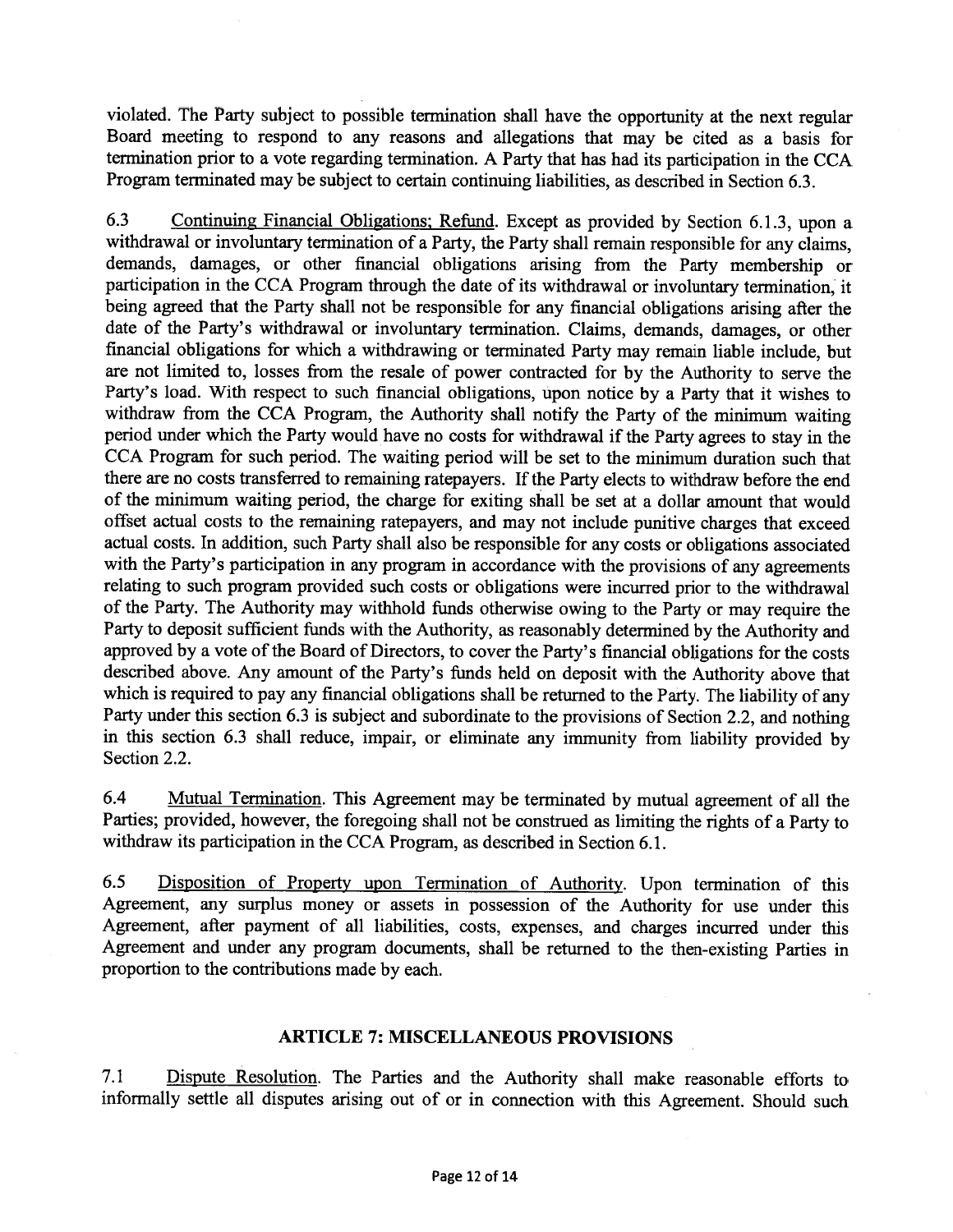informal efforts to settle <sup>a</sup> dispute, after reasonable efforts, fail, the dispute shall be mediated in accordance with policies and procedures established by the Board.

7.2 Liability of Directors. Officers, and Employees. The Directors, officers, and employees of the Authority shall use ordinary care and reasonable diligence in the exercise of their powers and in the performance of their duties pursuant to this Agreement. No current or former Director, officer, or employee will be responsible for any act or omission by another Director, officer, or employee. The Authority shall defend, indemnify and hold harmless the individual current and former Directors, officers, and employees for any acts or omissions in the scope of their employment or duties in the manner provided by Government Code Sections <sup>995</sup> et seq. Nothing in this section shall be construed to limit the defenses available under the law, to the Parties, the Authority, or its Directors, officers, or employees.

7.3 Indemnification of Parties. The Authority shall acquire such insurance coverage as is necessary to protect the interests of the Authority, the Parties, and the public. The Authority shall defend, indemnify, and hold harmless the Parties and each of their respective Board or Council members, officers, agents and employees, from any and all claims, losses, damages, costs, injuries, and liabilities of every kind arising directly or indirectly from the conduct, activities, operations, acts, and omissions of the Authority under this Agreement.

7.4 Amendment of this Agreement. This Agreement may not be amended except by a written amendment approved by <sup>a</sup> vote of Board members as provided in Section 3.7.5. The Authority shall provide written notice to all Parties of amendments to this Agreement, including the effective date of such amendments, at least <sup>30</sup> days prior to the date upon which the Board votes on such amendments.

7.5 Assignment. Except as otherwise expressly provided in this Agreement, the rights and duties of the Parties may not be assigned or delegated without the advance written consent of all of the other Parties, and any attempt to assign or delegate such rights or duties in contravention of this Section 7.5 shall be null and void. This Agreement shall inure to the benefit of, and be binding upon, the successors and assigns of the Parties. This Section 7.5 does not prohibit <sup>a</sup> Party from entering into an independent agreement with another agency, person, or entity regarding the financing of that Party's contributions to the Authority, or the disposition of proceeds which that Party receives under this Agreement, so long as such independent agreement does not affect, or purport to affect, the rights and duties of the Authority or the Parties under this Agreement.

7.6 Severability. If one or more clauses, sentences, paragraphs or provisions of this Agreement shall be held to be unlawful, invalid or unenforceable, it is hereby agreed by the Parties, that the remainder of the Agreement shall not be affected thereby. Such clauses, sentences, paragraphs or provision shall be deemed reformed so as to be lawful, valid and enforced to the maximum extent possible.

7.7 Further Assurances. Each Party agrees to execute and deliver all further instruments and documents, and take any further action that may be reasonably necessary, to effectuate the purposes and intent of this Agreement.

7.8 Execution by Counterparts. This Agreement may be executed in any number of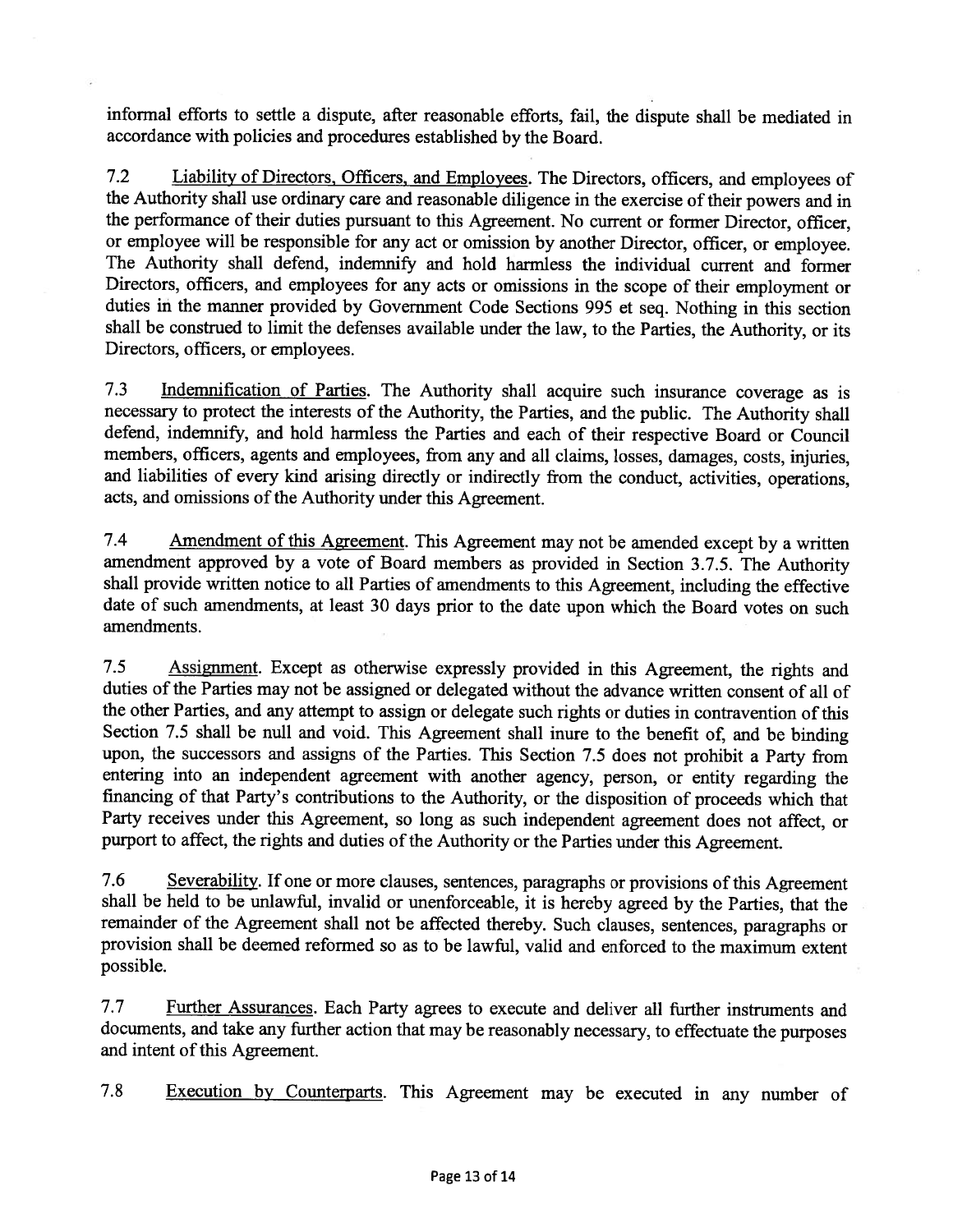counterparts, and upon execution by all Parties, each executed counterpart shall have the same force and effect as an original instrument and as if all Parties had signed the same instrument. Any signature page of this Agreement may be detached from any counterpart of this Agreement without impairing the legal effect of any signatures thereon, and may be attached to another counterpart of this Agreement identical in form hereto but having attached to it one or more signature pages.

7.9 Parties to be Served Notice. Any notice authorized or required to be <sup>g</sup>iven pursuan<sup>t</sup> to this Agreement shall be validly <sup>g</sup>iven if served in writing either personally, by deposit in the United States mail, first class postage prepaid with return receipt requested, or by <sup>a</sup> recognized courier service. Notices <sup>g</sup>iven (a) personally or by courier service shall be conclusively deemed received at the time of delivery and receipt and (b) by mail shall be conclusively deemed <sup>g</sup>iven <sup>48</sup> hours after the deposit thereof (excluding Saturdays, Sundays and holidays) if the sender receives the return receipt. All notices shall be addressed to the office of the clerk or secretary of the Authority or Party, as the case may be, or such other person designated in writing by the Authority or Party. Notices <sup>g</sup>iven to one Party shall be copied to all other Parties. Notices <sup>g</sup>iven to the Authority shall be copied to all Parties.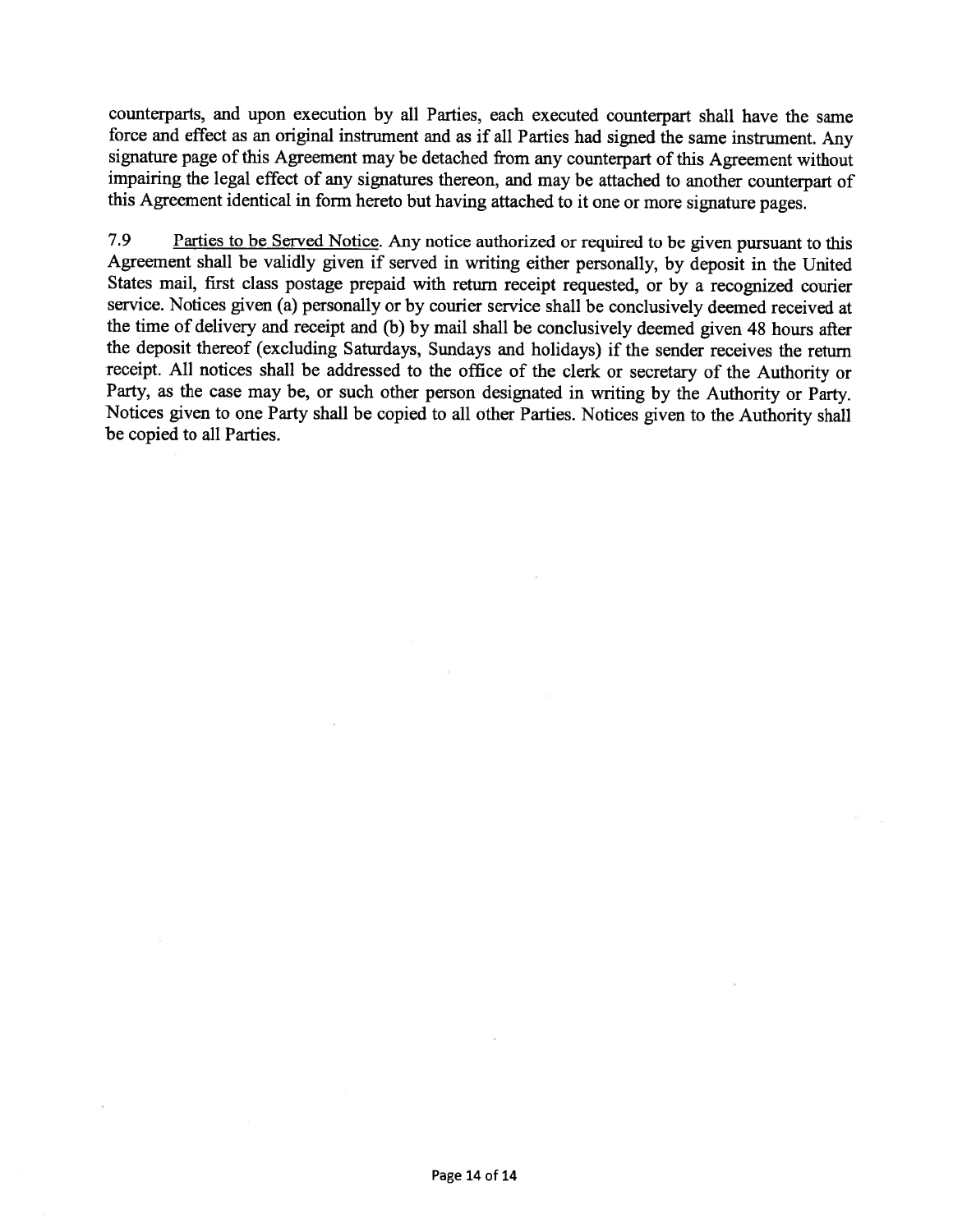## Exhibit A **Definitions**

"Act" means the Joint Exercise of Powers Act of the State of California (Government Code Section 6500 et seq.)

"Administrative Services Agreement" means an agreemen<sup>t</sup> or agreements entered into after the Effective Date by the Authority with an entity that will perform tasks necessary for <sup>p</sup>lanning, implementing, operating and administering the CCA Program or any other energy programs adopted by the Authority.

"Agreement" means this Joint Powers Agreement.

"Annual Energy Use" has the meaning <sup>g</sup>iven in Section 3.7.1.

"Authority" means the Peninsula Clean Energy Authority.

"Authority Document(s)" means document(s) duly adopted by the Board by resolution or motion implementing the powers, functions, and activities of the Authority, including but not limited to the Operating Rules and Regulations, the annual budget, and <sup>p</sup>lans and policies.

"Board" means the Board of Directors of the Authority.

"CCA" or "Community Choice Aggregation" means an electric service option available to cities and counties pursuan<sup>t</sup> to Public Utilities Code Section 366.2.

"CCA Program" means the Authority's program relating to CCA that is principally described in Sections 2.3, 2.4, and 4.1.

"Director" means <sup>a</sup> member of the Board of Directors representing <sup>a</sup> Party.

"Effective Date" means February 29, <sup>2016</sup> or when the County of San Mateo and at least two municipalities execute this Agreement, whichever occurs later, as further described in Section 2.1.

"Implementation Plan" means the <sup>p</sup>lan generally described in Section 4.1.2 of this Agreement that is required under Public Utilities Code Section 366.2 to be filed with the California Public Utilities Commission for the purpose of describing <sup>a</sup> propose<sup>d</sup> CCA Program.

"Initial Costs" means all costs incurred by the County and/or Authority relating to the establishment and initial operation of the Authority, such as the hiring of <sup>a</sup> Chief Executive Officer and any administrative staff, and any required accounting, administrative, technical, or legal services in suppor<sup>t</sup> of the Authority's initial activities or in suppor<sup>t</sup> of the negotiation, preparation, and approva<sup>l</sup> of one or more Administrative Services Agreements.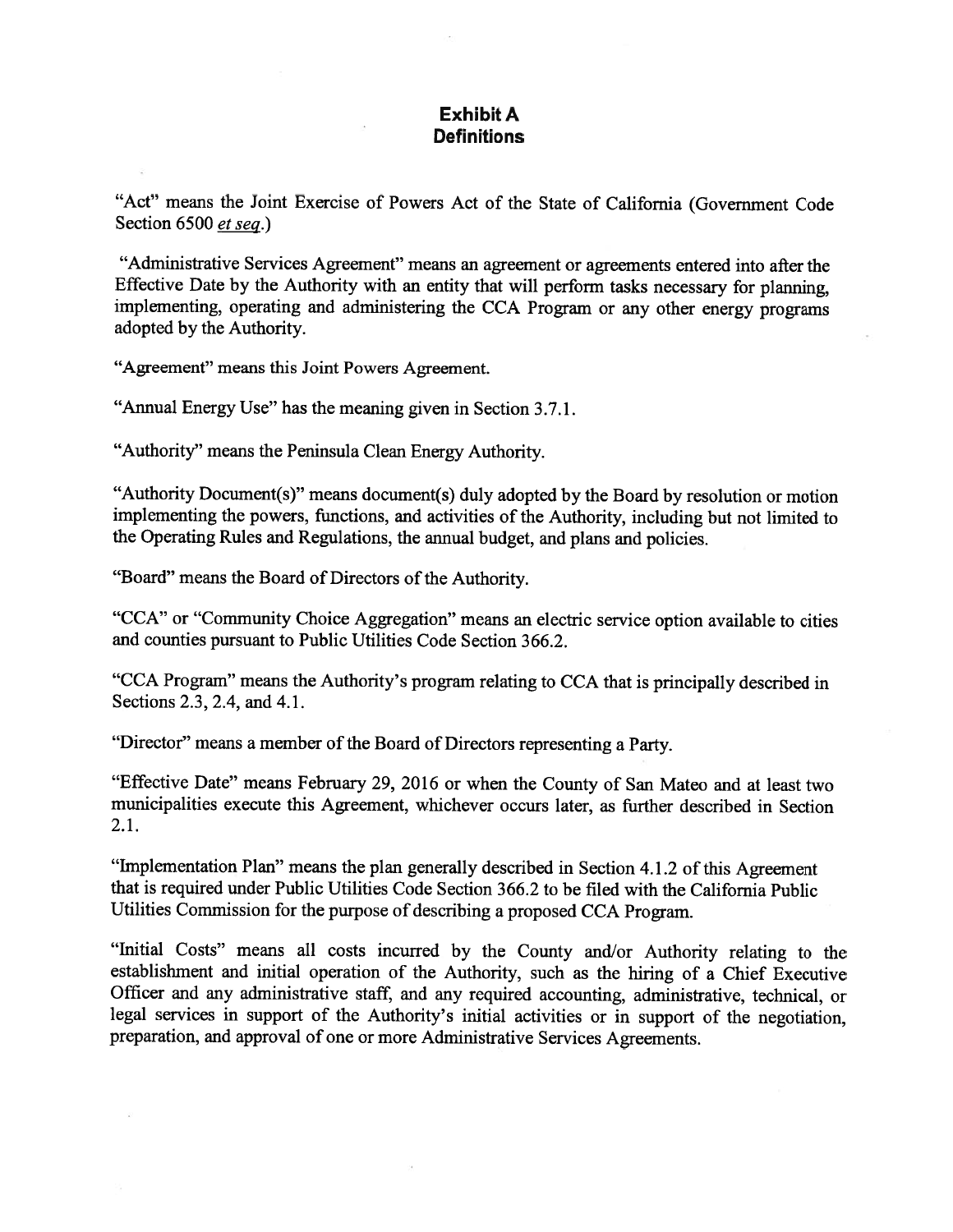# Exhibit A (cont.) **Definitions**

"Operating Rules and Regulations" means the rules, regulations, policies, bylaws and procedures governing the operation of the Authority.

"Parties" means, collectively, any municipality within the County of San Mateo which executes this Agreement.

"Party" means a signatory to this Agreement.

"Total Annual Energy" has the meaning given in Section 3.7.1.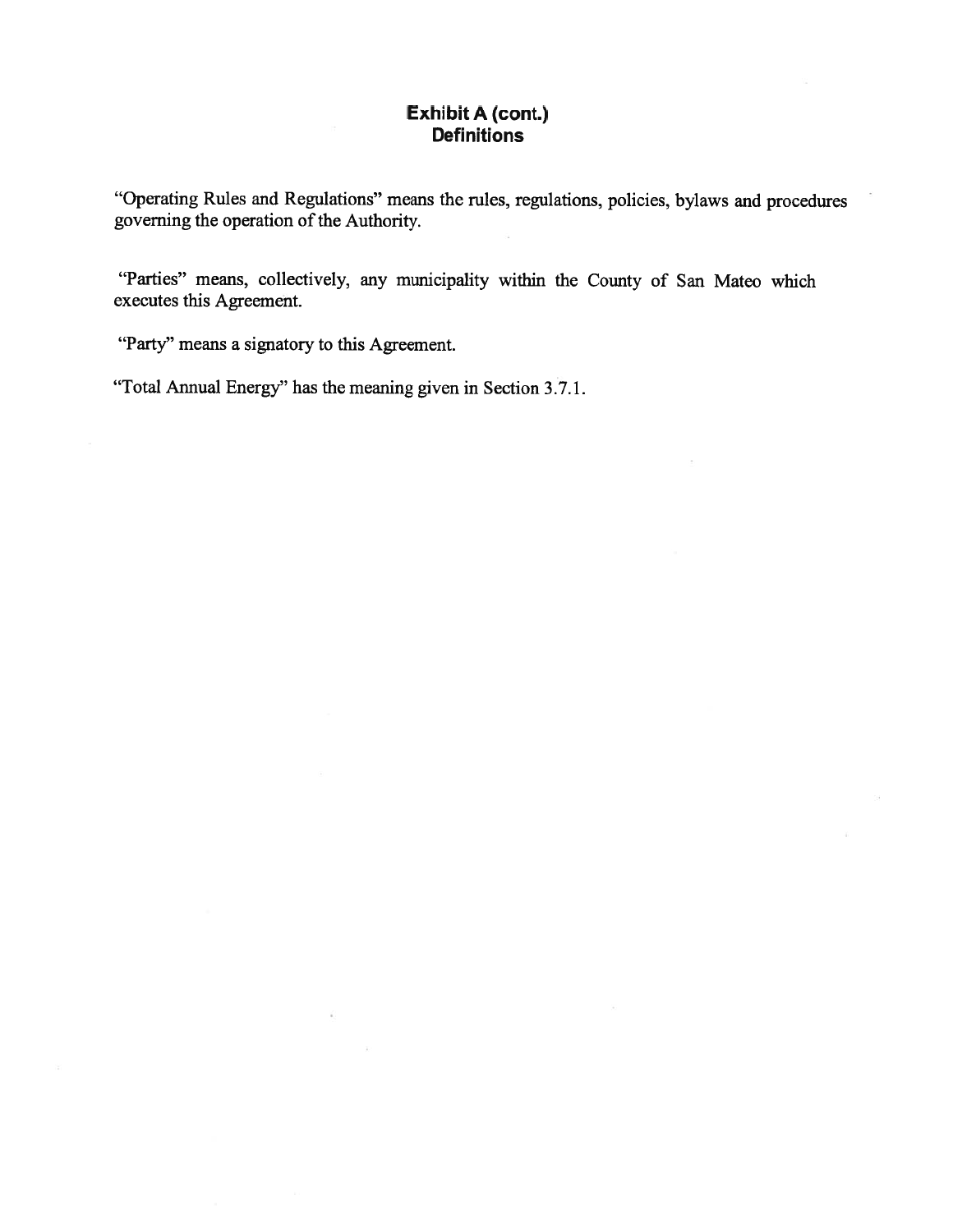## Exhibit B List of Parties

Parties: County of San Mateo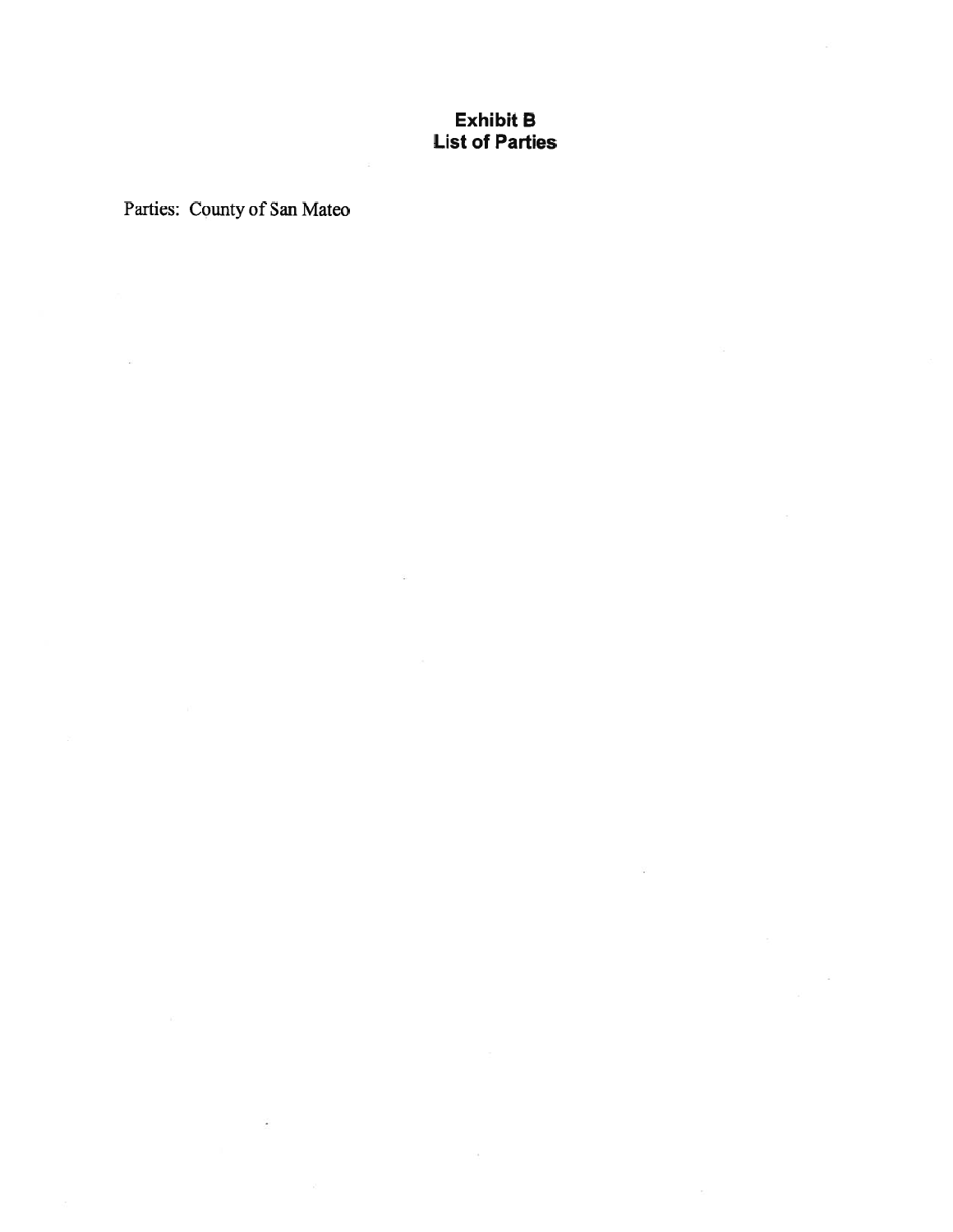# Exhibits C and D Annual Energy Use and Voting Shares

| ANNUAL ENERGY USE WITHIN PCE<br><b>JURISDICTIONS AND VOTING SHARES</b><br>Twelve Months Ended November [date] |  |     |
|---------------------------------------------------------------------------------------------------------------|--|-----|
|                                                                                                               |  |     |
|                                                                                                               |  |     |
|                                                                                                               |  |     |
|                                                                                                               |  |     |
| <b>SAN MATEO</b><br><b>COUNTY</b>                                                                             |  |     |
|                                                                                                               |  |     |
| Total                                                                                                         |  | 100 |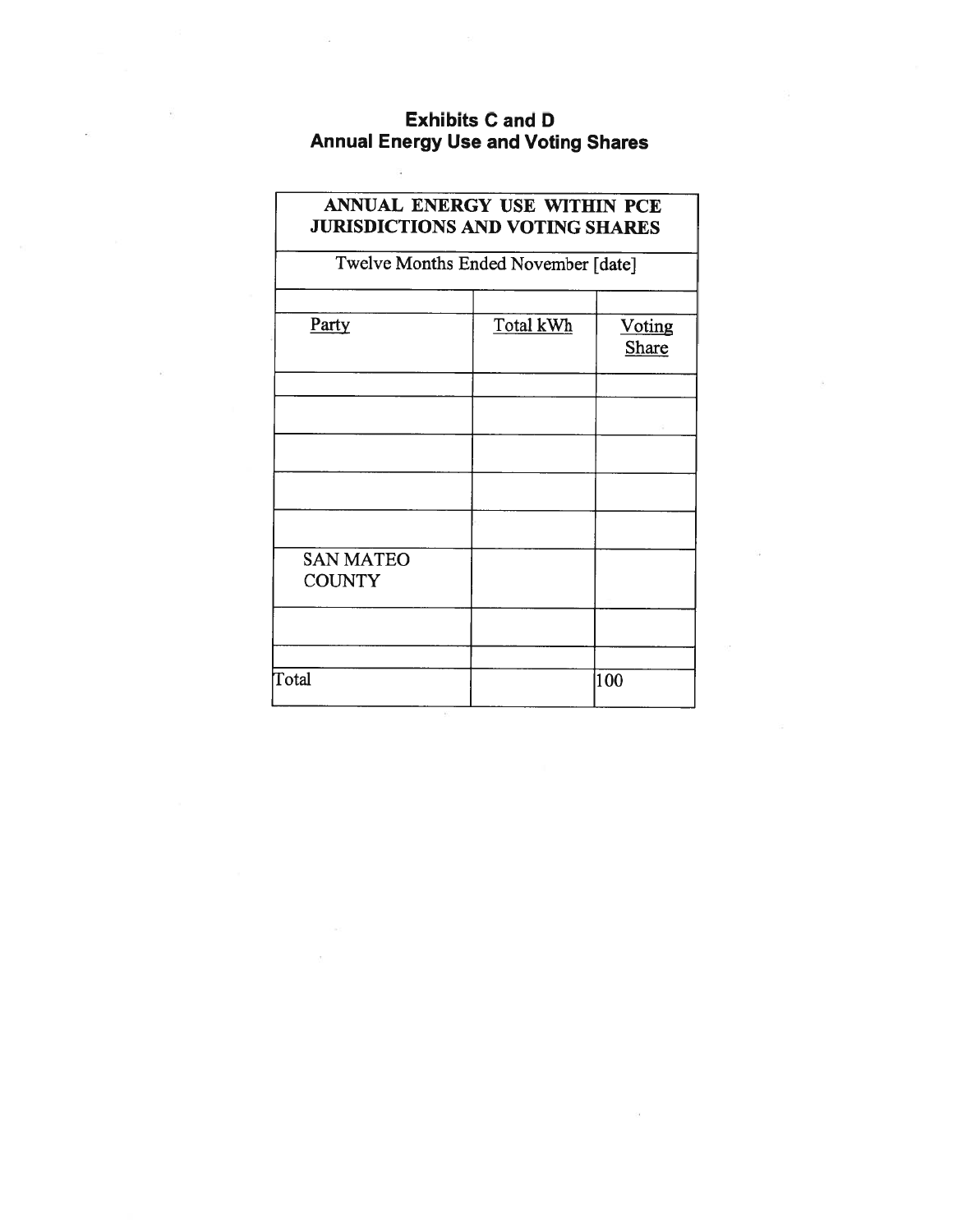# Exhibit E **Signatures**

# COUNTY OF SAN MATEO

By:

President, Board of Supervisors

Date:

ATTEST:

By:  $\overline{\phantom{a}}$ 

Clerk of Said Board